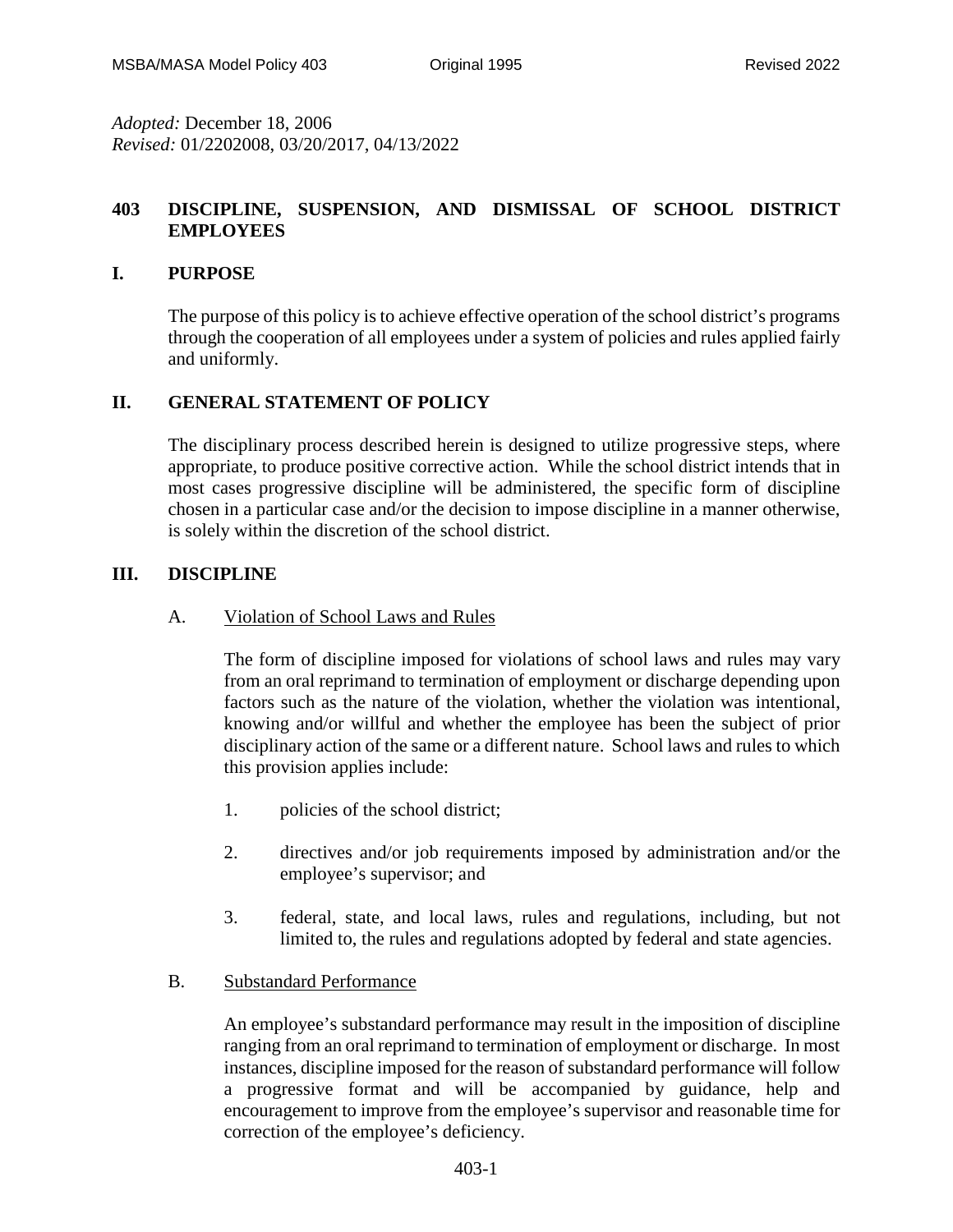#### C. Misconduct

Misconduct of an employee will result in the imposition of discipline consistent with the seriousness of the misconduct. Conduct which falls into this category includes, but is not limited to:

- 1. unprofessional conduct;
- 2. failure to observe rules, regulations, policies and standards of the school district and/or directives and orders of supervisors and any other act of an insubordinate nature;
- 3. continuing neglect of duties in spite of oral warnings, written warnings and/or other forms of discipline;
- 4. personal and/or immoral misconduct;
- 5. use of illegal drugs, alcohol or any other chemical substance on the job or any use off the job which impacts on the employee's performance;
- 6. deliberate and serious violation of the rights and freedoms of other employees, students, parents or other persons in the school community;
- 7. activities of a criminal nature relating to the fitness or effectiveness of the employee to perform the duties of the position;
- 8. failure to follow the canons of professional and personal ethics;
- 9. falsification of credentials and experience;
- 10. unauthorized destruction of school district property;
- 11. other good and sufficient grounds relating to any other act constituting inappropriate conduct;
- 12. neglect of duty;
- 13. violation of the rights of others as provided by federal and state laws related to human rights.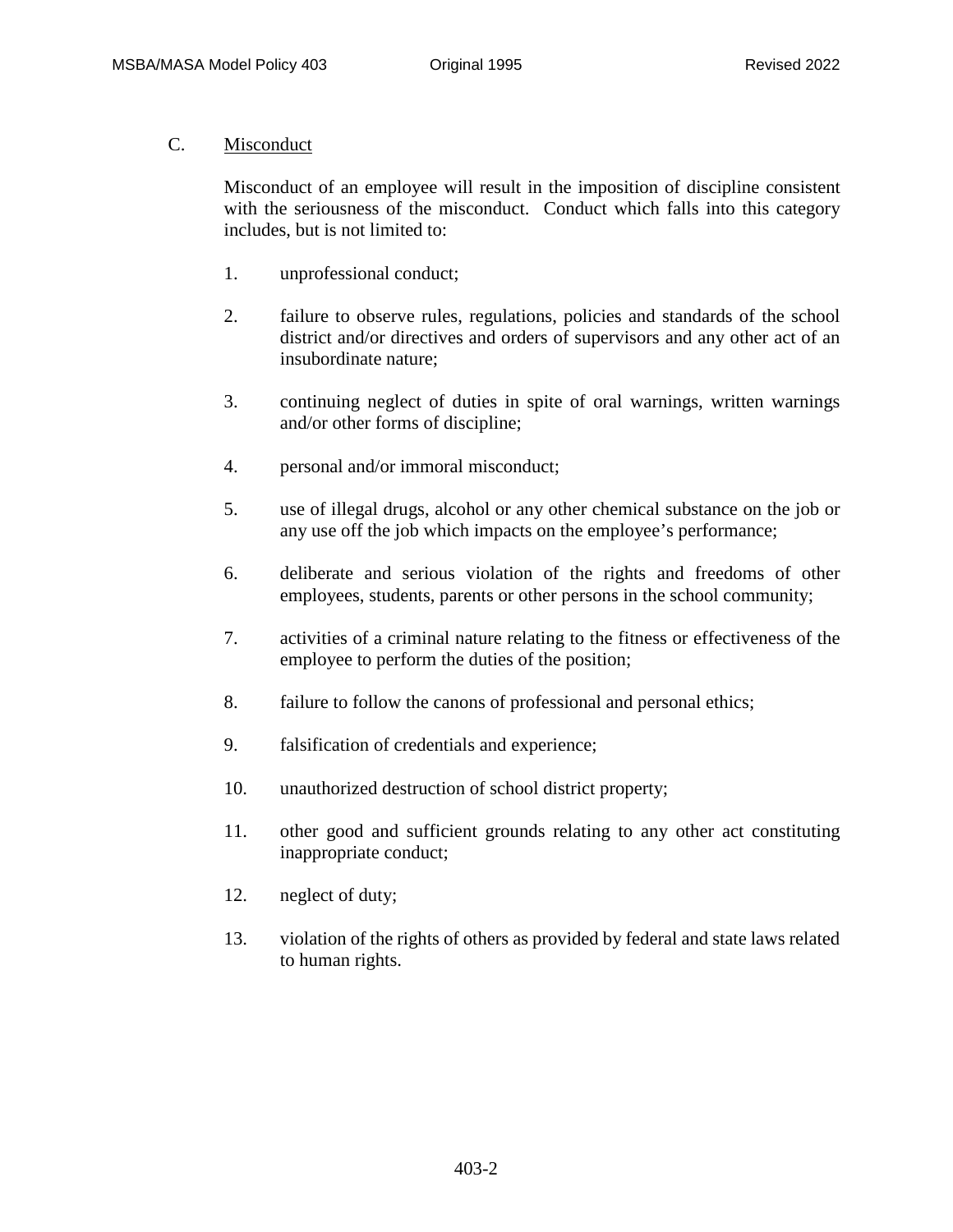#### **IV. FORMS OF DISCIPLINE**

- A. The forms of discipline that may be imposed by the school district include, but are not limited to:
	- 1. oral warning;
	- 2. written warning or reprimand;
	- 3. probation;
	- 4. disciplinary suspension, demotion or leave of absence with pay;
	- 5. disciplinary suspension, demotion or leave of absence without pay; and
	- 6. dismissal/termination or discharge from employment.
- B. Other forms of discipline, including any combination of the forms described in Paragraph A., above, may be imposed if, in the judgment of the administration, another form of discipline will better accomplish the school district's objective of stopping or correcting the offending conduct and improving the employee's performance.

### **V. PROCEDURES FOR ADMINISTERING POLICY**

- A. When any form of discipline is imposed, the employee's supervisor will:
	- 1. Advise the employee of any inadequacy, deficiency or conduct which is the cause of the discipline, either orally or in writing. If given orally, the supervisor will document the fact that an oral warning was given to the employee specifying the date, time, and nature of the oral warning.
	- 2. Provide directives to the employee to correct the conduct or performance.
	- 3. Forward copies of all writings to the administrator in charge of personnel for filing in the employee's personnel file.
	- 4. Allow a reasonable period of time, when appropriate, for the employee to correct or remediate the performance or conduct.
	- 5. Specify the expected level of performance or modification of conduct to be required from the employee.
- B. The school district retains the right to immediately discipline, terminate, or discharge an employee as appropriate, subject to relevant governing law and collective bargaining agreements when applicable.